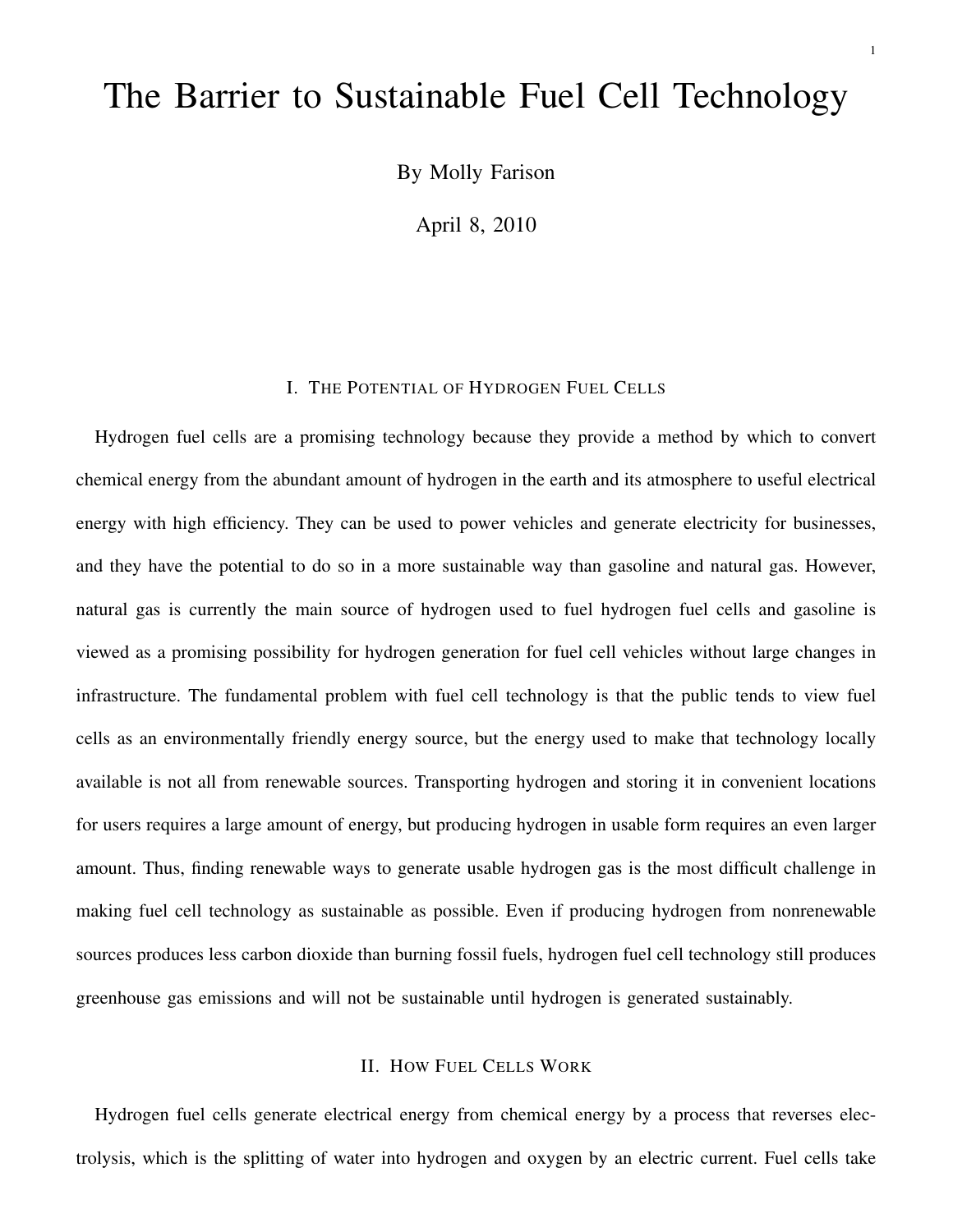in hydrogen and oxygen gases, and a catalyst speeds up the formation of water by causing the hydrogen atoms to cross over to the oxygen side of the cell. Proton-exchange membrane (PEM) fuel cells are often used in fuel cell vehicles due to their relatively low operating temperatures.



Fig. 1. *This graphic is from the U.S. Department of Energy website.[2]*

As shown in Figure 1, a semipermeable plastic membrane that lies in the middle of PEM fuel cells allows protons from hydrogen atoms to diffuse through with the help of a platinum catalyst and does not let electrons pass. In order to join with oxygen and protons to form water, the electrons must travel through a wire, through which an electric current will flow. Since each fuel cell produces only about 1.6 volts, fuel cell vehicles use large stacks of these cells. Though PEM cells are only one type of hydrogen fuel cell, all hydrogen fuel cells use the process of reverse electrolysis with a cathode, an anode, and a catalyst to generate electrical energy.

#### III. A NEED FOR HYDROGEN

Hydrogen, which can be used to power hydrogen fuel cells, is the most abundant element in the universe. Hydrogen is found nearly everywhere: in air, water, coal, natural gases, biomass, and outer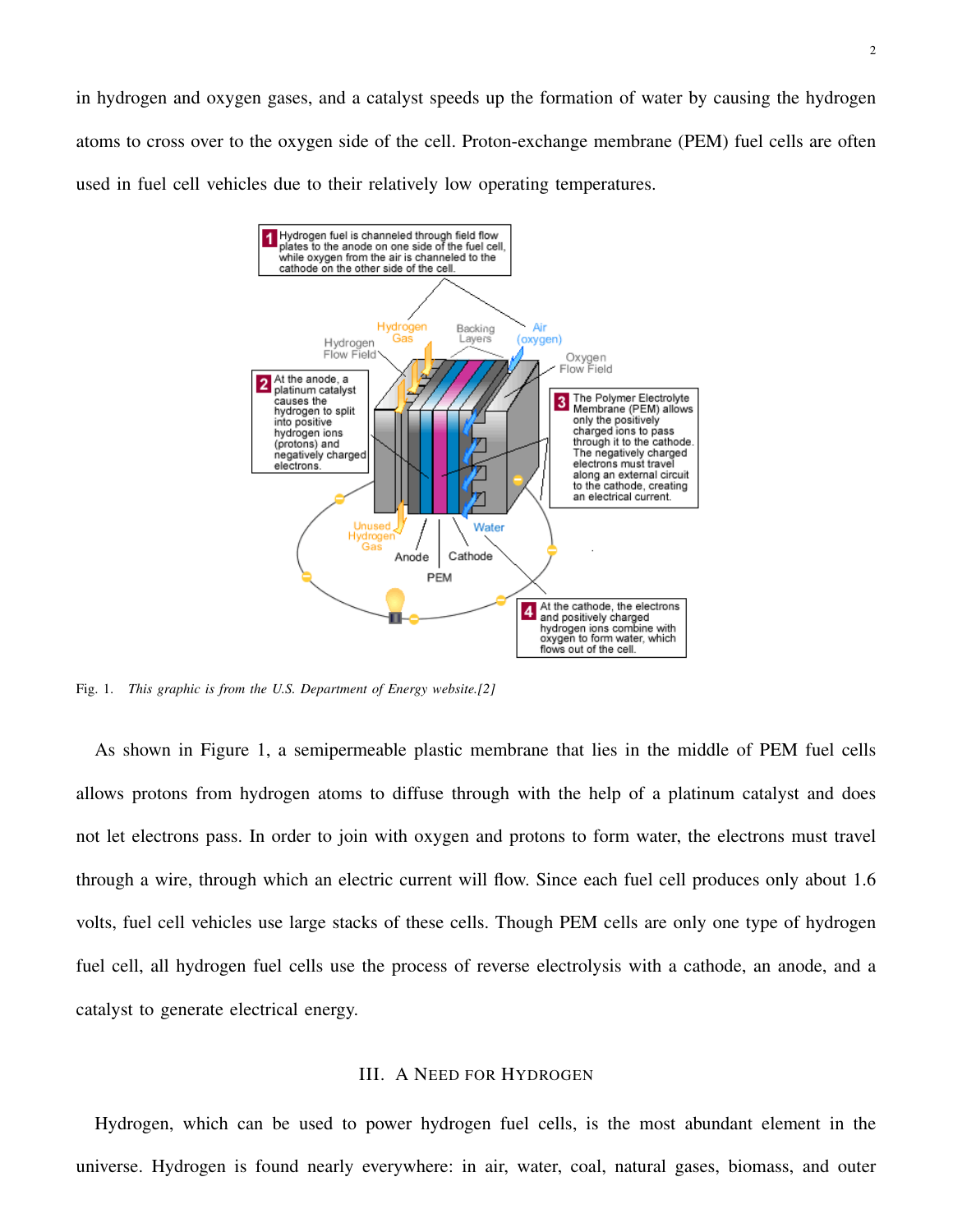space. Hydrogen can be extracted from all of these sources, but the amount of energy that hydrogen extraction requires presents a paradox. If the energy the hydrogen provides is not much more than the energy used to obtain it, using hydrogen as an energy carrier may not be worthwhile. Also, if the process used to obtain hydrogen emits pollutants and greenhouse gases, then running fuel cells to power vehicles and businesses is not helping to counteract global warming. Thus, renewable hydrogen generation is the greatest challenge to making fuel cell technology a sustainable source of energy because hydrogen is an energy carrier that takes energy to obtain rather than an energy source that can be harvested directly.

#### IV. NONRENEWABLE SOURCES OF HYDROGEN

## *A. Natural Gas*

Natural gas contains a great deal of hydrogen that can be extracted through steam reforming, which involves reacting methane with steam to produce a gas composed of  $H_2$  and CO, then converting the CO into CO<sub>2</sub>.[3] "Steam methane reforming (SMR) generates about half of global hydrogen and more than 90 percent of U.S. hydrogen (representing some 5 percent of U.S. [natural] gas consumption)."[5] However, this gas produced by reforming needs filtration if the hydrogen is to be used for PEM fuel cells, since the cells cannot handle the CO that remains in hydrogen extracted from natural gas.[5] After years of research in SMR hydrogen generation, "the overall energy efficiency (the ratio of the energy in the hydrogen output to that in the fuel input) [has increased to] about 70 percent."[5] SMR is currently used mostly in large hydrogen plants, but current research in small-scale versions of the technology makes it a likely candidate for hydrogen production at fuel cell vehicle filling stations.[3] "The cost of producing and delivering hydrogen from an SMR [was in 2004] projected to be \$4 to \$5 per kilogram, comparable to a gasoline price of \$4-\$5 per gallon. Depending on the fluctuating prices of gasoline, these prices could be fairly competitive. However, using natural gas to produce hydrogen makes the hydrogen fuel cell no longer a zero-emission energy source. "A fuel-cell vehicle running on hydrogen produced from natural gas would emit 25 per cent less net carbon emissions than a gasoline hybrid electric vehicle and 50 per cent less than conventional internal-combustion-engine vehicles on a well-to-wheel basis."[4] Though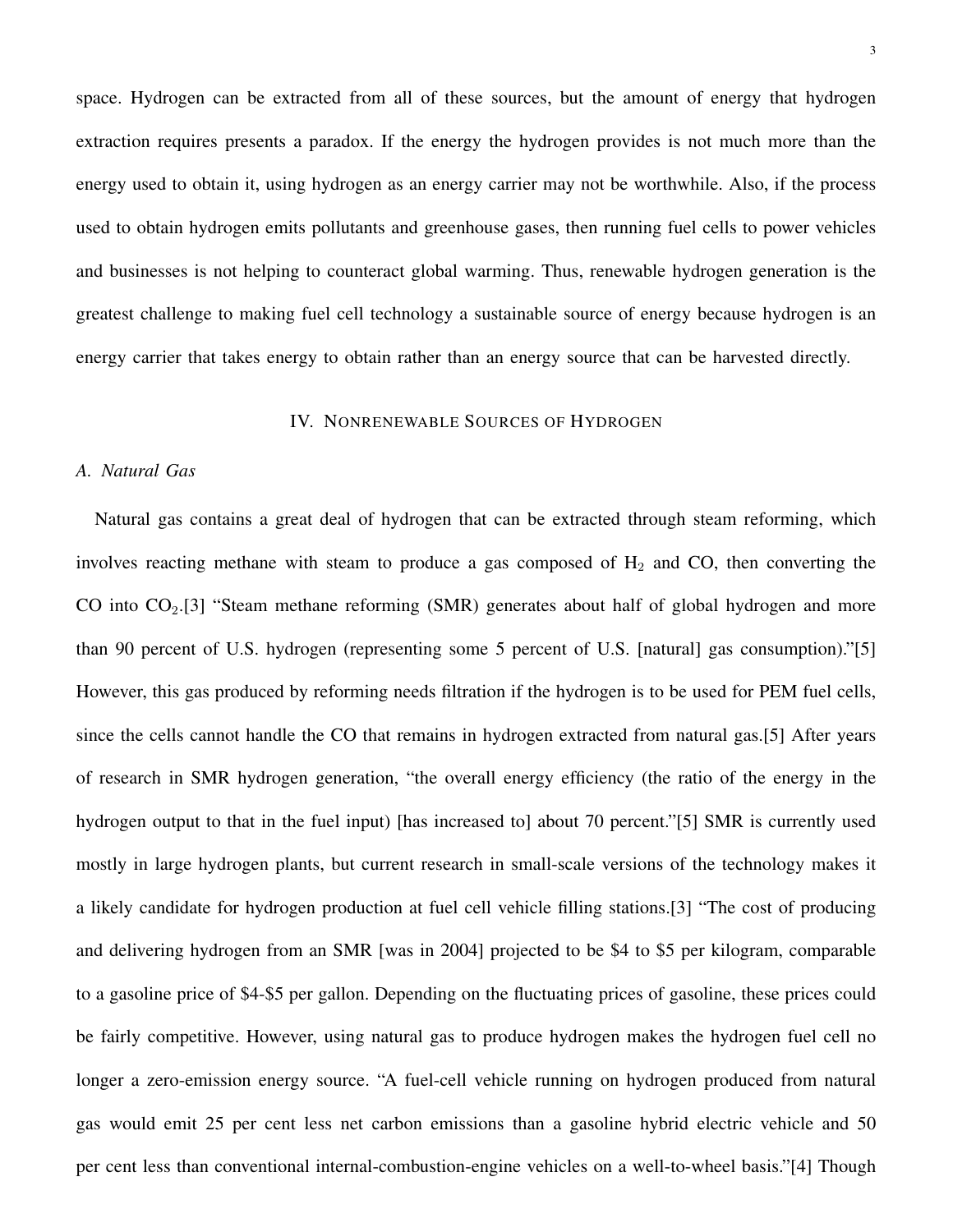these reduced emissions are an improvement on those of gasoline-burning vehicles, natural gas is not an effective long-term solution to the greenhouse gas emissions problem, which fuel cells should help solve. However, the idea of producing hydrogen at local filling stations as an alternative to transporting hydrogen directly could be crucial if hydrogen fuel cell cars are to populate the roads.

# *B. Gasoline*

Gasoline reformers, which convert gasoline into hydrogen gas, emit less  $CO<sub>2</sub>$  than burning gas. Though gasoline reformers could possibly be placed on board fuel cell vehicles, the technology is currently very costly and the high operating temperature would make a car take more time to start than consumers are accustomed to.[5] In 2003, Nuvera Fuel Cells demonstrated a 75 kW gasoline reformer with over 80 percent efficiency. The start time was about a minute, but the company is continuing to decrease it.[5] Gasoline fuel cell vehicles could be an intermediate step on the way to fuel cell vehicles that contribute no greenhouse gases to the atmosphere. Their efficiency is high and gasoline is familiar to the public. As well, fuel cell cars would have over 100,000 refueling stations across the nation without any changes to infrastructure. However, unless gasoline fuel cell vehicles serve to ease the public into sustainable fuel cell vehicles, the transition from internal combustion engines to fuel cells will not do much to reduce carbon emissions.

## *C. Methanol*

Methanol ( $CH<sub>3</sub>OH$ ) is mostly used today to produce formaldehyde, acetic acid, and the gasoline additive MTBE (methyl tertiary butyl ether).[5] As a fuel that is less flammable than gasoline, methanol has been the preferred fuel of the Indianapolis 500 for over thirty years.[5] Methanol improves performance of vehicles and biodegrades more quickly than gasoline. According to a 2001 study by the California Fuel Cell Partnership, benefits of methanol as a fuel include: " 'immediate availability without new upstream infrastructure, high hydrogen-carrying capacity, and ability to be readily stored, delivered, and carried on-board without pressurization.' "[5] Methanol reformers operate between 250◦C and 350◦C, which is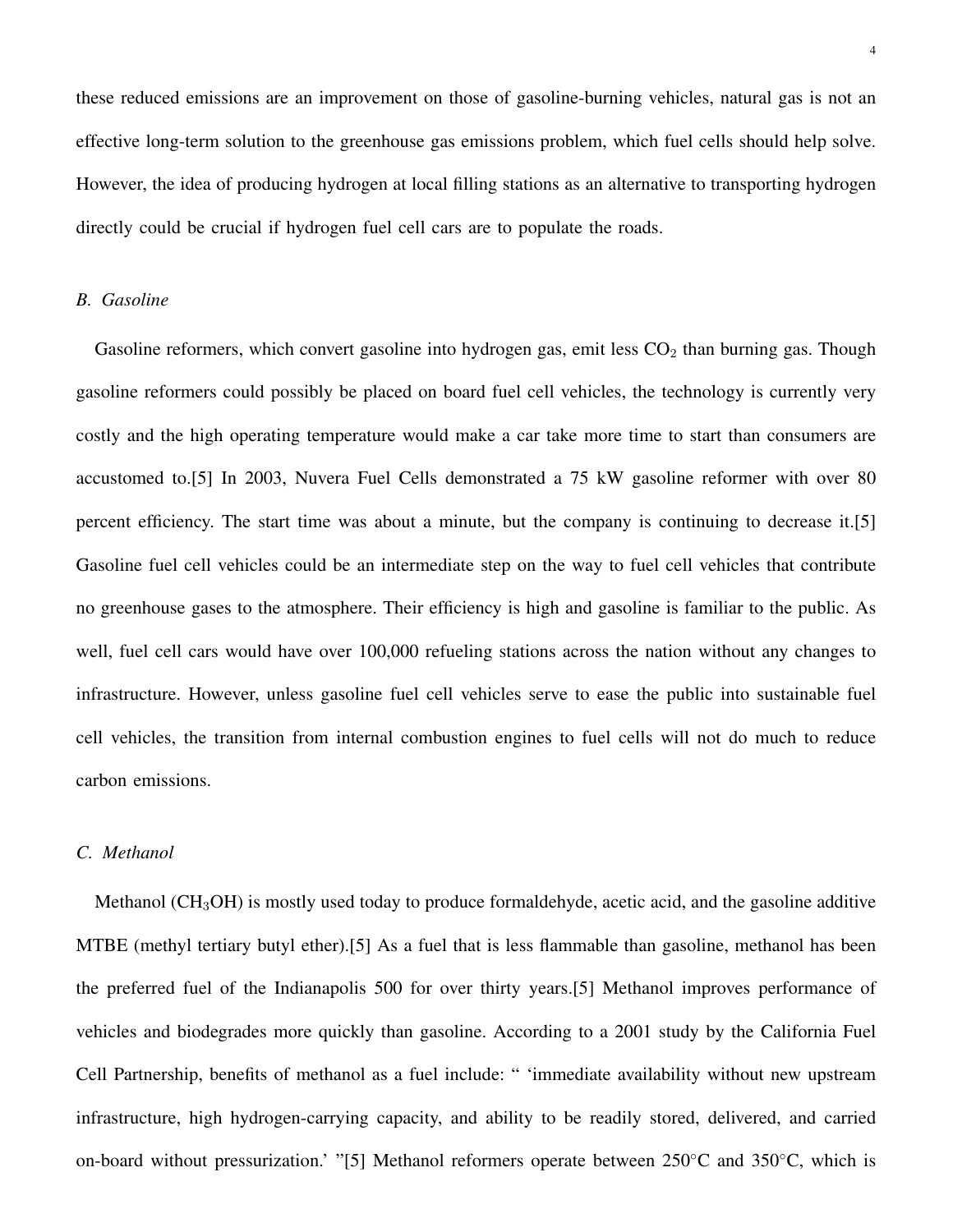more practical than the higher temperature for gasoline reformers.[5]

However, methanol is both toxic and corrosive, and the main source of methanol is natural gas, which when used as a source would make methanol-powered vehicles nearly useless in reducing greenhouse gas emissions. The corrosive nature of methanol would also require that pipes leading to gas stations be replaced with stainless steel, which would be costly.[5] If methanol can be produced from biomass, which contains only  $CO<sub>2</sub>$  that has recently been in the atmosphere, methanol could be a sustainable source of hydrogen or the sole fuel for a methanol-powered fuel cell. "Biomass resources for the production of alcohol fuels are estimated at about 5 million dry tons per day which could provide 500 million gallons of methanol per day."[1] Methanol is a fairly common fuel that works as a substitute for diesel, so its familiarity to the public and high efficiency may allow it to dominate as a source of hydrogen, despite its emission of greenhouse gases.

#### *D. Coal*

Gasifying coal and recovering the hydrogen within it after removing impurities are processes that result in significant emissions of  $CO<sub>2</sub>$ . Though coal is readily available, recovering hydrogen from it does not necessarily combat global warming. Producing hydrogen with electrolysis run by a 35% efficient coal plant, even with 75% efficient electrolysis and a 55% efficient fuel cell vehicle, would have a total efficiency of only 14% and burn more fossil fuel than a car running on gasoline.[6] One strategy suggested by the U.S. Department of Energy (DOE) that uses coal directly to produce hydrogen gas is this: "Use a gasification and cleaning process that combines coal, oxygen (or air), and steam under high temperature and pressure to generate a synthesis gas (syngas) made up primarily of hydrogen and CO, without impurities such as sulfur or mercury."[5] The CO then reacts with  $H_2O$  to form  $H_2$  and  $CO_2$ , which can be separated and sequestered. The gas that is predominantly hydrogen after most of the CO has been removed goes through pressure swing adsorption (PSA), a process that separates hydrogen from the rest of the gas mixture.[5] Sequestration of large amounts of  $CO<sub>2</sub>$  is currently not feasible, though this problem is a subject of research by the U.S. Department of Energy. Indeed, if sequestration of  $CO<sub>2</sub>$  produced by both power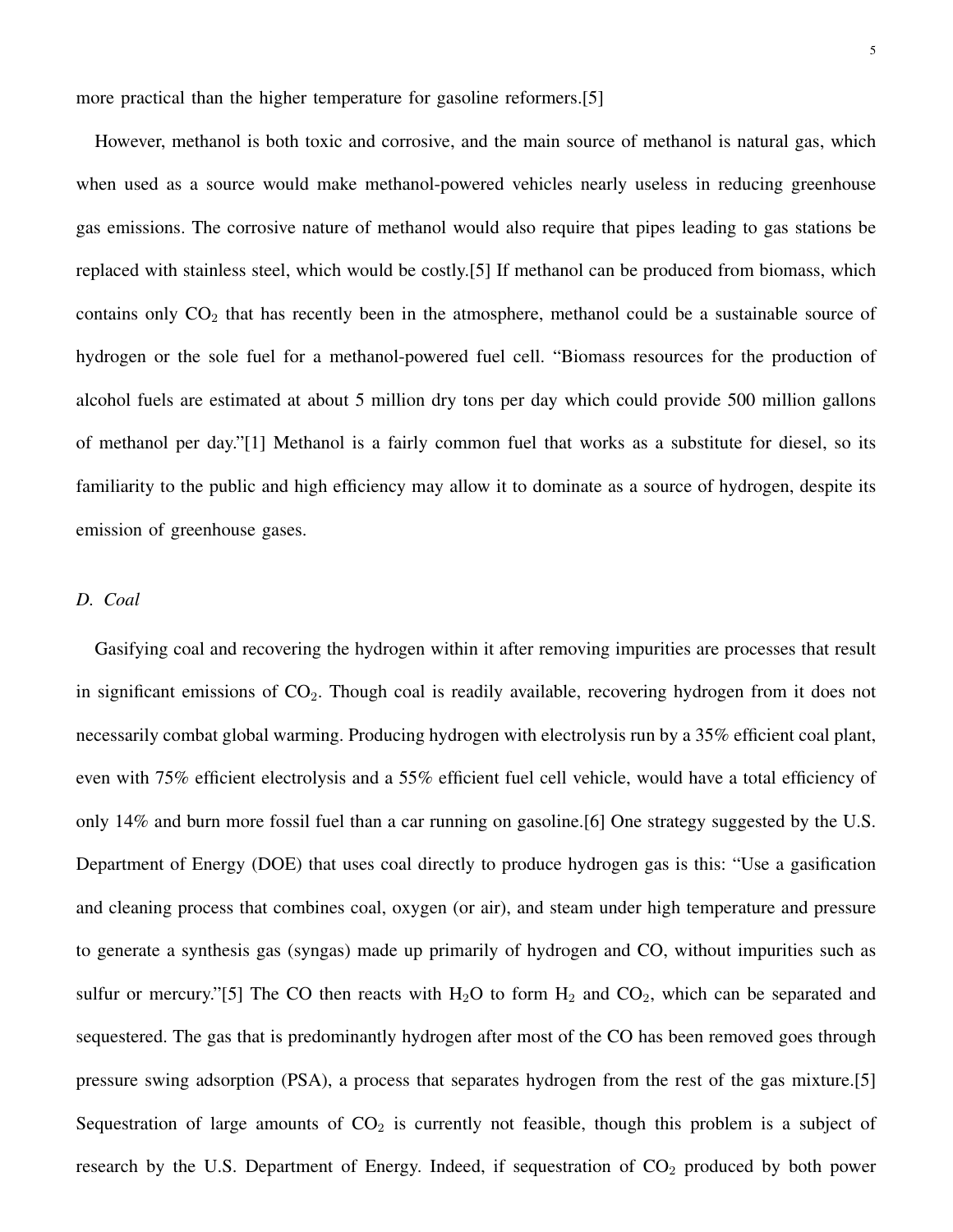plants and vehicles were not an issue and could be done with low energy expended, then a transition to fuel cell vehicles and other renewable energy sources would not be as necessary to combat global warming because carbon dioxide emissions would not contribute to the greenhouse effect.

## *E. Nuclear Power Plants*

Though simply using electricity from nuclear power plants to produce hydrogen via electrolysis is unlikely to be efficient, waste heat from power plants could be stored as energy in hydrogen. "Thermochemical water-splitting processes at temperatures exceeding 750◦C could theoretically achieve 40 to 52 percent efficiency in hydrogen production [using waste heat]. Cogeneration of electricity could raise the overall efficiency to as high as 60 percent."[5] This process may not be cost-effective, but it seems that doing work with waste heat is a resourceful way to produce hydrogen for fuel.

#### V. RENEWABLE SOURCES OF HYDROGEN

#### *A. Water*

Water is a renewable source of hydrogen because it is a byproduct of the reverse electrolysis that a hydrogen fuel cell performs. However, obtaining hydrogen from water by electrolysis is an energyintensive process, and it is difficult to find a renewable source of energy that can drive the extraction of hydrogen from water. Waste heat from nuclear power plants and other plants can split water to generate hydrogen, but using waste heat is not necessarily cost-effective enough to be feasible.

### *B. Biomass*

Since biomass (defined as anything that was once alive) contains only  $CO<sub>2</sub>$  that has been sequestered from the atmosphere temporarily, burning it releases no net greenhouse gases into the atmosphere. Though ethanol from corn "yields only about 25 percent more energy than was consumed to grow the corn and make the ethanol," other grasses and sources of biofuel can be produced with hardly any energy consumption.[5] Crop rotation with low-maintenance, high-energy crops would greatly increase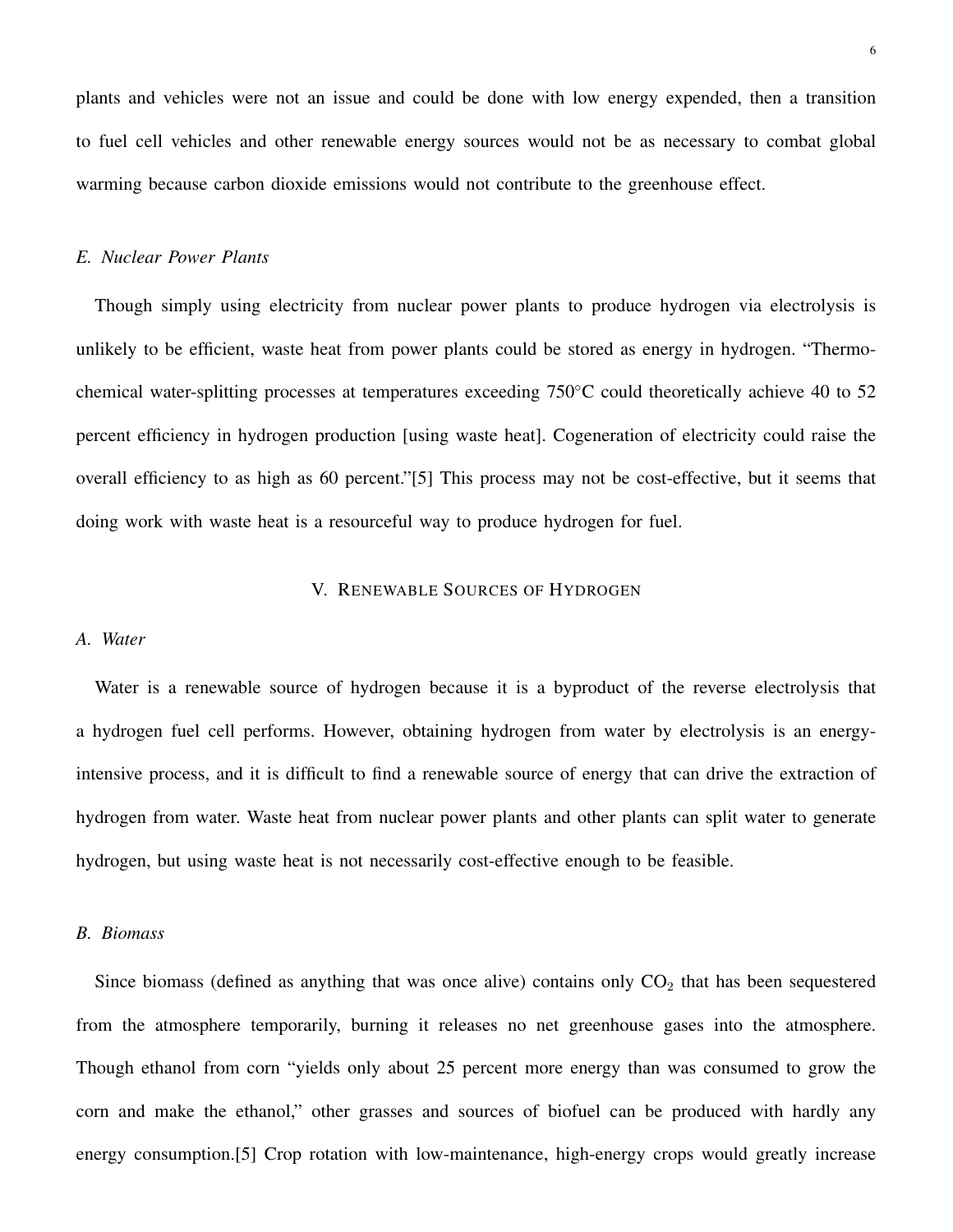the available biomass. DOE "believes that biofuels from nonfood crops and [municipal solid waste] could potentially cut U.S. oil imports by 15 to 20%."[1] Biomass seems to be the most viable renewable source of hydrogen in both the short term and long term, mostly because it is readily available and low cost (waste biomass more so than other types). The process of converting biomass to hydrogen is similar to coal gasification, but the  $CO<sub>2</sub>$  it emits can hardly be considered a contributor to global warming because the  $CO<sub>2</sub>$  it contains was in the atmosphere not long before. Unfortunately, production of hydrogen from biomass would have to occur in large plants rather than at refueling stations or on board a fuel cell vehicle.

# *C. Wind Power*

Hydrogen is a way to store energy from windpower or other intermittent energy sources at night so that the energy can be used when needed. The process of converting wind energy to hydrogen need not have a high efficiency to be effective, since much of wind energy generated at night goes to waste. However, "an analysis in the May 2003 issue of *Wind Power Monthly* [argues] that in the specific case of wind power, such expensive storage [as fuel cells] may never be cost-effective or environmentally desirable" because the United States uses so little total wind power.[5] If windpower were more widespread, hydrogen storage of wind energy generated at night could make windpower an abundant source of renewable energy.

#### *D. Photovoltaic Cells*

Photovoltaic devices, which use solar energy to split water directly, use a completely renewable source of energy and hold much promise. According to a Princeton University study of the Los Angeles area, "Enough hydrogen could be produced with solar power in an area of 21 square miles to fuel one million fuel cell cars."[1] To generate hydrogen with solar energy, a semiconductor such as  $TiO<sub>2</sub>$  absorbs solar energy and fuctions as an electrode for electrolysis.[1] Though conversion efficiency from the energy in solar radiation to energy stored in hydrogen is less than 1%, solar energy is an abundant and renewable source of energy for generating hydrogen.[1]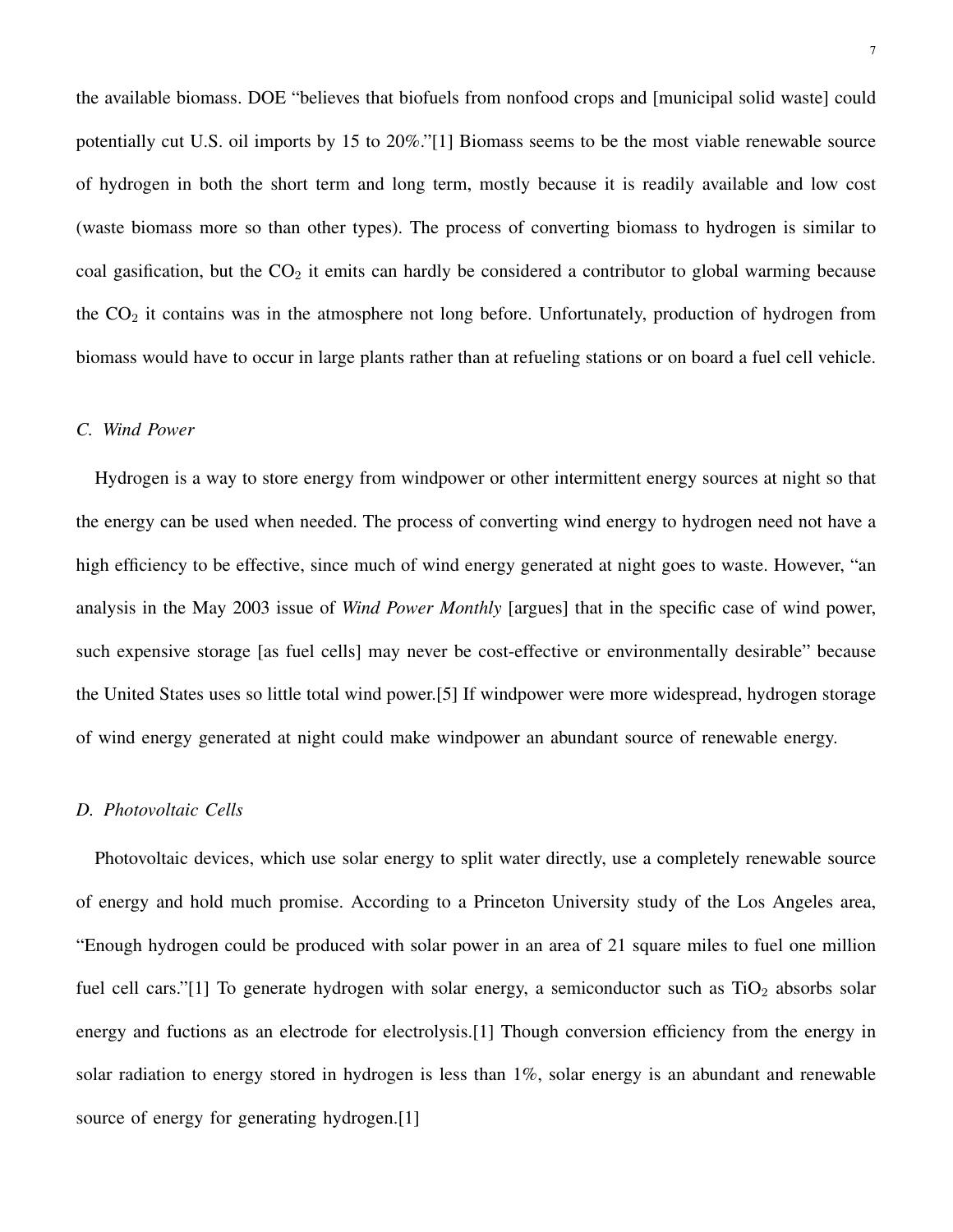## *E. Fuel Cells*

In addition, "fuel cells themselves, especially high-temperature ones, could [generate] heat, electricity, and hydrogen [at once]. FuelCell Energy Inc. is pursuing this strategy for its molten carbonate fuel cell, as are solid oxide fuel cell (SOFC) companies."[5] Using fuel cells directly to produce hydrogen from more energy-dense fuels allows hydrogen generation to occur at refueling sites, which eliminates the problems with transporting and storing hydrogen and adds the possibility of using waste heat from fuel cells to help heat nearby buildings.

## VI. OTHER CHALLENGES TO SUSTAINABILITY

## *A. Transportation of Hydrogen*

The flammability and low density of hydrogen also make it a difficult fuel to transport. Canisters holding hydrogen must be very well sealed due to both flammability and the high pressure needed to make hydrogen space-efficient. Pipes transporting hydrogen must be well sealed, since the gas is prone to leakage. Transporting hydrogen as a liquid is also an option, but it will remain in the liquid phase only at temperatures at or below -253◦C, which is difficult to maintain even with excellent insulation.[5] Maintaining pressure for gaseous hydrogen, keeping liquid hydrogen at a -253◦C, and transporting hydrogen all require energy, which much be from renewable sources in order for fuel cell technology to be sustainable.

## *B. Storage of Hydrogen*

Handling hydrogen at fueling stations is difficult because liquid hydrogen is cold enough to cause damage to skin and gaseous hydrogen is prone to leakage.[5] A station in Munich uses robots to handle liquid hydrogen, which "requires some new techniques, like attaching the tank to the car with a magnetic holder to isolate it from thermal convection."[1] Storage of hydrogen within a fuel cell vehicle is also an issue. "A liquid hydrogen tank could be a little larger than a gasoline tank and it would offer a comparable range. A superinsulated tank can keep liquid hydrogen cold for weeks, but after a time the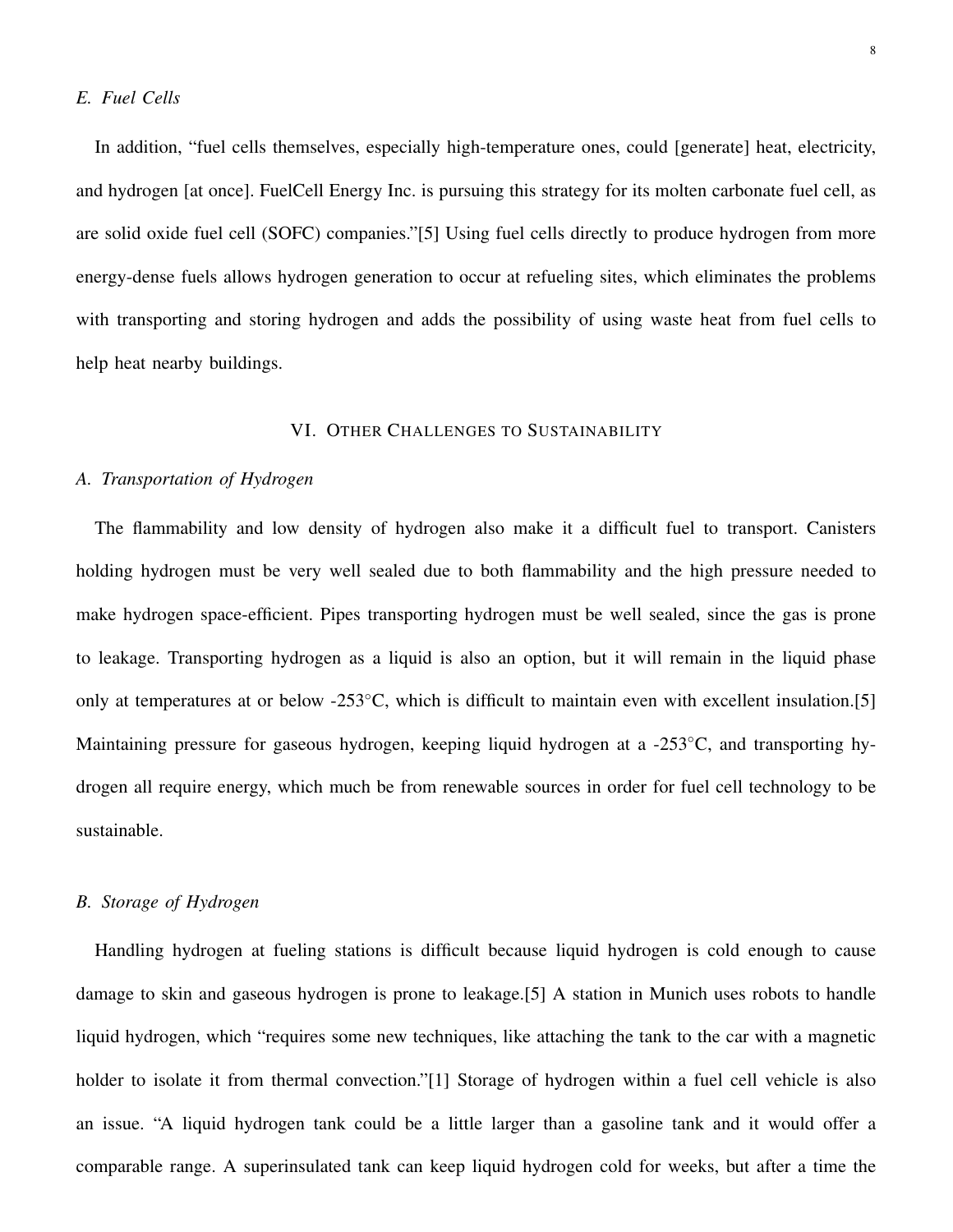hydrogen would warm up and return to a gaseous state, requiring that it be vented from the tank."[1] However, if this gaseous hydrogen could be collected, it could conceivably be used to continue providing fuel to the vehicle. Since gaseous hydrogen has such a low density, pressurizing a hydrogen tank in a car to store fuel without need for a reformer contained within the vehicle is difficult for any extended range. "Direct hydrogen research has included tests with fuel tanks pressurized at 5,000 pounds per square inch, which could provide a reasonable range without a reformer."[1] Consumers have come to expect a long range for vehicles, and a range of 350 miles is close to the maximum for a storage tank that will fit in a fuel cell car. However, the 70 miles per gallon gasoline equivalent efficiency of the fuel cell vehicle helps extend the mileage per unit volume of hydrogen.

## VII. CONCLUSION

Regardless of whether hydrogen fuel cells are economically feasible, the point of introducing hydrogen fuel cell technology is to reduce greenhouse gas emissions and move energy consumption in a more sustainable direction. While there are several fairly efficient ways to generate hydrogen with available resources, those that are sustainable are not abundant or developed enough yet to support a large fuel cell industry. Unless non-sustainable fuel cell vehicles such as those using gasoline reformers are used solely as an intermediate step to sustainability, fuel cell vehicles will not be fulfilling their intended purpose because carbon dioxide emissions will continue. While it may be necessary to go through an intermediate step in order to ease the public into a new age of energy, people must make sure to keep pursuing sustainable energy until fuel cells are worth the cost of the extensive research that is taking place. Though transporting and storing hydrogen both at refueling facilities and in vehicle storage tanks are big challenges to sustainability due to their high energy demand, finding a sustainable way to generate hydrogen that will be socially acceptable and cost-effective is a much greater challenge because hydrogen cannot simply be harvested like some other fuels.